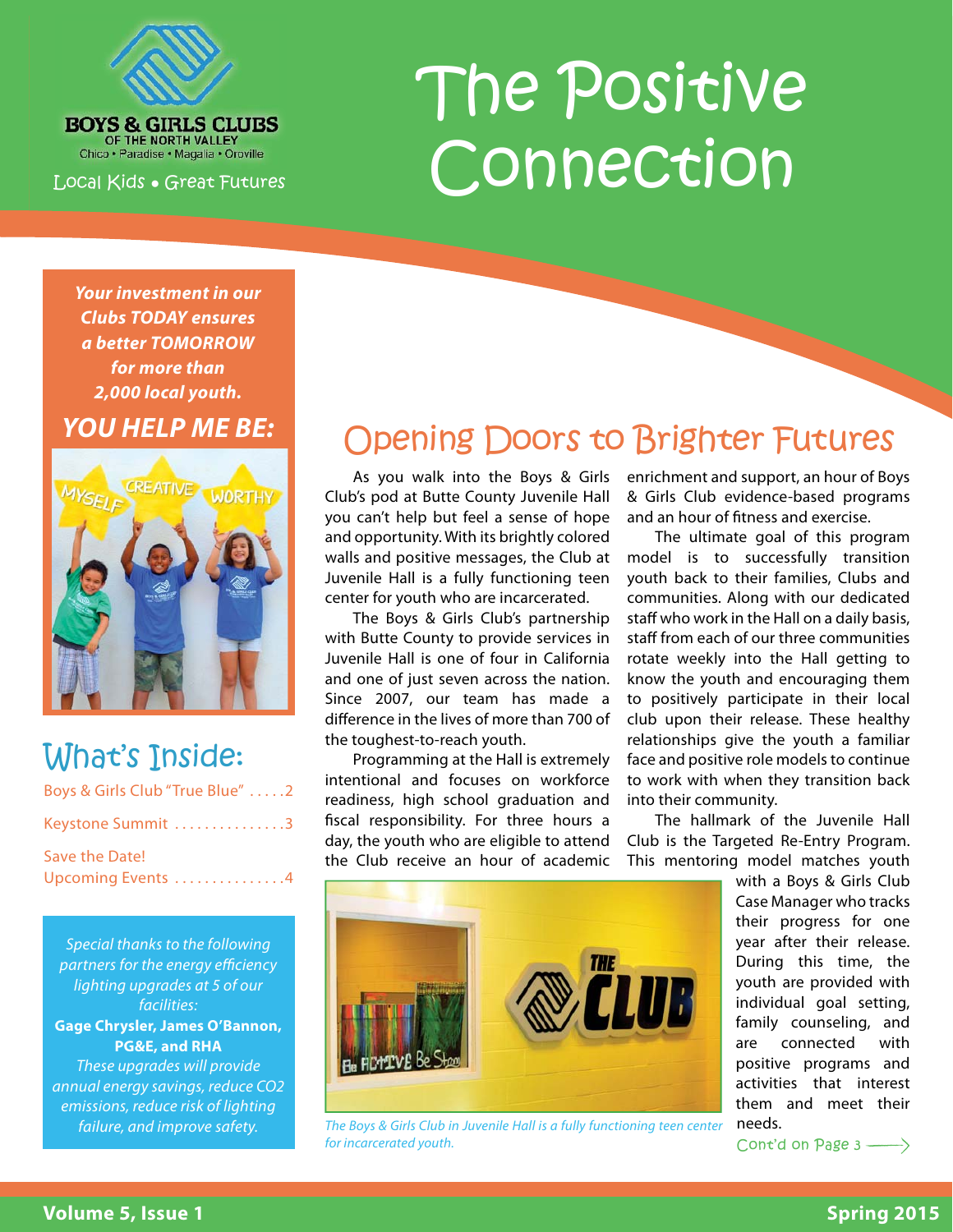# Celebrating Our "True Blue" Youth

The Boys & Girls Clubs of the North Valley works hard every day to create a positive environment where young people are accepted for who they are and appreciated for their various skills and talents to develop their confidence. This is created, in part, by acknowledging our Club members for their contributions and accomplishments. When youth feel good about their involvement, they are motivated and more likely to stay involved.

Every year, each community hosts an annual Youth Recognition Event to celebrate and recognize Club members' outstanding accomplishments in athletics, academics and overall service to the Club and community. One of the special awards given at each event is the Boys & Girls Club True Blue Award – a term coined because of the Boys & Girls Club's blue logo. This prestigious honor is bestowed upon the kids who have attended the Club the most days and hours in one year.

"When our kids attend the Club on a regular basis we are able to make sure they are fed, on track to progress to the next grade level, and are supported in making good choices every day," said Rashell Brobst, CEO of the Boys & Girls Club.

Findings from a rigorous, 30-month evaluation conducted by Public/Private Ventures (P/PV) show that Boys & Girls Clubs are leaders in out-of-school-time programs that have a positive impact on youth. The results underscore the importance of Clubs placing greater emphasis on retaining members over sustained periods of time.

We are proud to present our 2014 True Blue Club members from each of our three communities:

**Isabel K. - 11 yrs. old** Chico Ostrander ClubHouse



#### **863 hours and 31 minutes**

"The Club is my second home. I love it and have made great memories. It is a safe place where I have fun and I know I will see my friends. I like going to the programs like Triple Threats (performing arts), Smart Girls (healthy choices) and Torch Club (leadership skills)."



#### **800 hours**

"I go to the Club after school because it's very fun and I would rather spend my time there than anywhere else. I enjoy participating in the LIT (Leaders in Training) program because it gives me the opportunity to experience new things and learn new skills."

### Chico True Blue **Oroville True Blue** Paradise True Blue

**Joseph R. - 9 yrs. old** Ponderosa Elementary School **A MARINE AND A MARINE AND A MARINE AND A MARINE AND A MARINE AND A MARINE AND A MARINE AND A MARINE AND A** NTARY SCHO PONDEROSA

#### **778 hours and 37 minutes**

"I like the staff! They are always kind and helpful - whenever you need help with stuff they come right away and help you with all your problems. My favorite program is Triple Play (healthy choices) because we play tag and other fun outdoor games."

**When school's out, Clubs are in. Help give local kids a safe place to go this summer donate today at www.bgcnv.org!**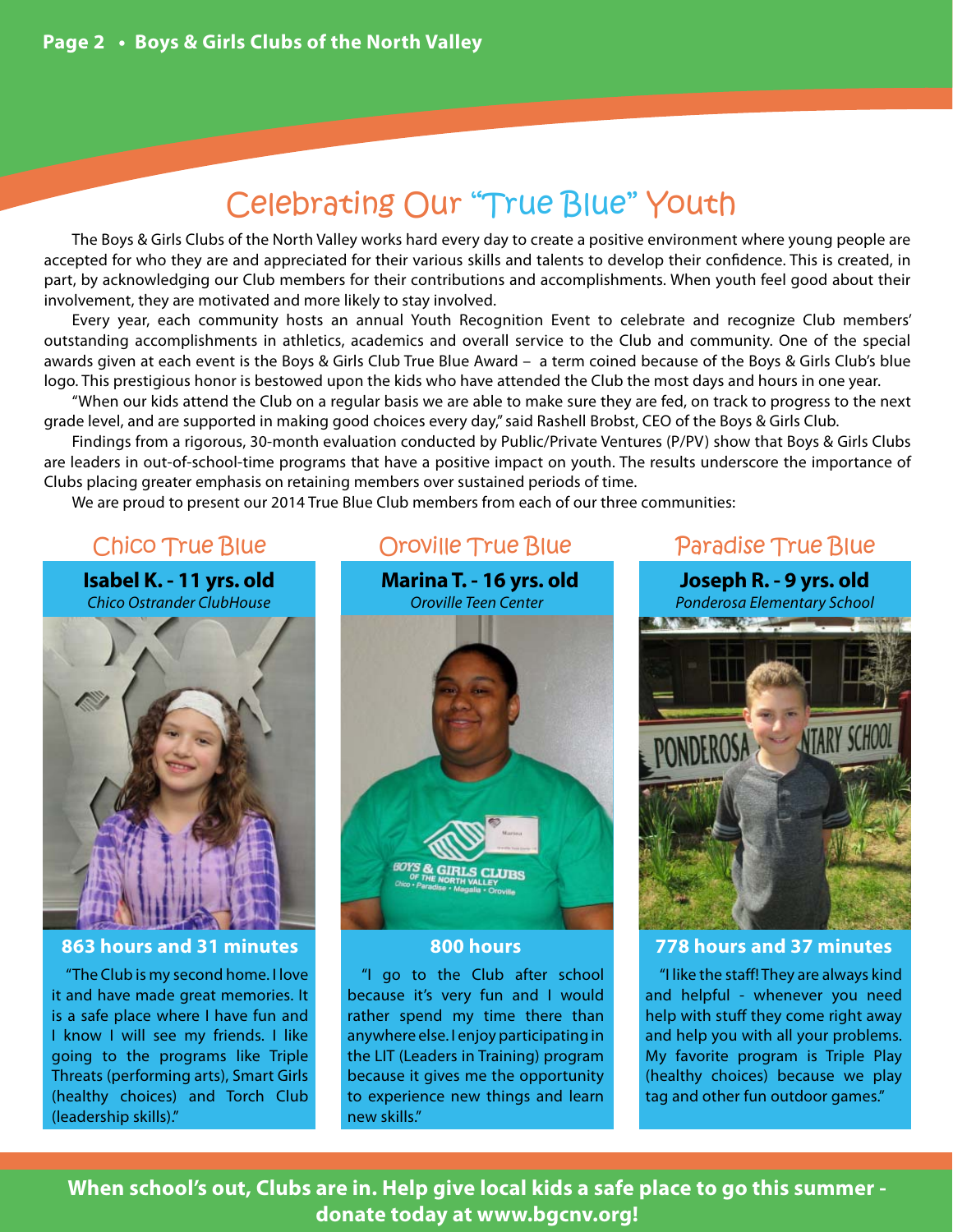## Keystone: Leading The Ultimate Teen Experience

out those goals.

Youth leadership development is a great way to promote the self-esteem, confidence, motivation, and abilities to carry learning positive life skills. At the Boys & Girls Club, we firmly

believe that leadership training prepares youth to manage time, work as a team, set goals, start conversations, facilitate meetings, make effective presentations, and become positive young leaders in our society.

According to the National Alliance for Secondary Education and Transition, youth leadership development encourages healthy adolescent growth by providing young



Teens from Chico, Oroville and Paradise recently gathered for the Boys & Girls Club's first ever Keystone Summit.

people with the ability to analyze their own strengths and weaknesses; to set personal and vocational goals; and to gain

and representation of their peers at the Club. It is truly teen leadership and engagement at its finest. Under the

Cont'd on Page  $4 \longrightarrow$ 

### Re-Entry Program Opens Doors to Brighter Futures (Cont'd from pg. 1)

The Club has case managed more than 200 youth in the Re-Entry Program to help them develop strategies to achieve their personal goals, many of which include high school graduation, college placement, vocational training, and employment. The amazing success of this program is evident in the statistics for recidivism (repeat offenders). Current statistics show that more than 70 percent of case-managed youth from the Club's Juvenile Hall program do not reoffend.

"It's a truly amazing thing to see when helping these youth," said Nikki Tracy, Juvenile Hall Site Coordinator. "They change so much, especially when they are going to the community teen centers and doing well for themselves."

This past year we enhanced our partnership with the Butte County Office of Education's Table Mountain School located in Juvenile Hall. This collaboration has expanded our program model to now include an increased focus on the completion of the GED, credit accrual and high school graduation, daily literacy and math skills, enhanced access to technology, and college preparation and enrollment.

The dramatic success rate of the Boys & Girls Club program can be attributed to unique programming, dedicated staff, strong inter-agency partnerships, and community support to help kids in trouble get back - and stay - on track to a positive future.

#### **Targeted Re-Entry Program Success Story: Ivory P.**

"Fighting, selling drugs and partying was the norm for me before I got locked up this last time. But after I got out it's a whole new me. I don't do any of the things I used to. I'm doing

things I never thought I would do like working full time and going to college. It's crazy!

The thing I've learned is that there are a lot of people around that can help you. You just have to put whatever you have done behind you, move forward and change your criminal mindset.

With the help and preparation of Juvenile Hall staff, the Boys & Girls Club, the Alliance for Workforce Development, and my own will power I am on my way to a life I couldn't have even dreamed of a year ago. "

~Ivory P.



Ivory now works full time and attends college.

Club's ultimate teen program. This unique leadership development experience provides opportunities for young people ages 14 to 18 to have a voice, run for office, and hold weekly meetings to help staff meet the needs of their club. It is similar to a high school's Associated Student Body (ASB), but centered on youth-led community outreach, civic engagement

Keystone is the Boys & Girls